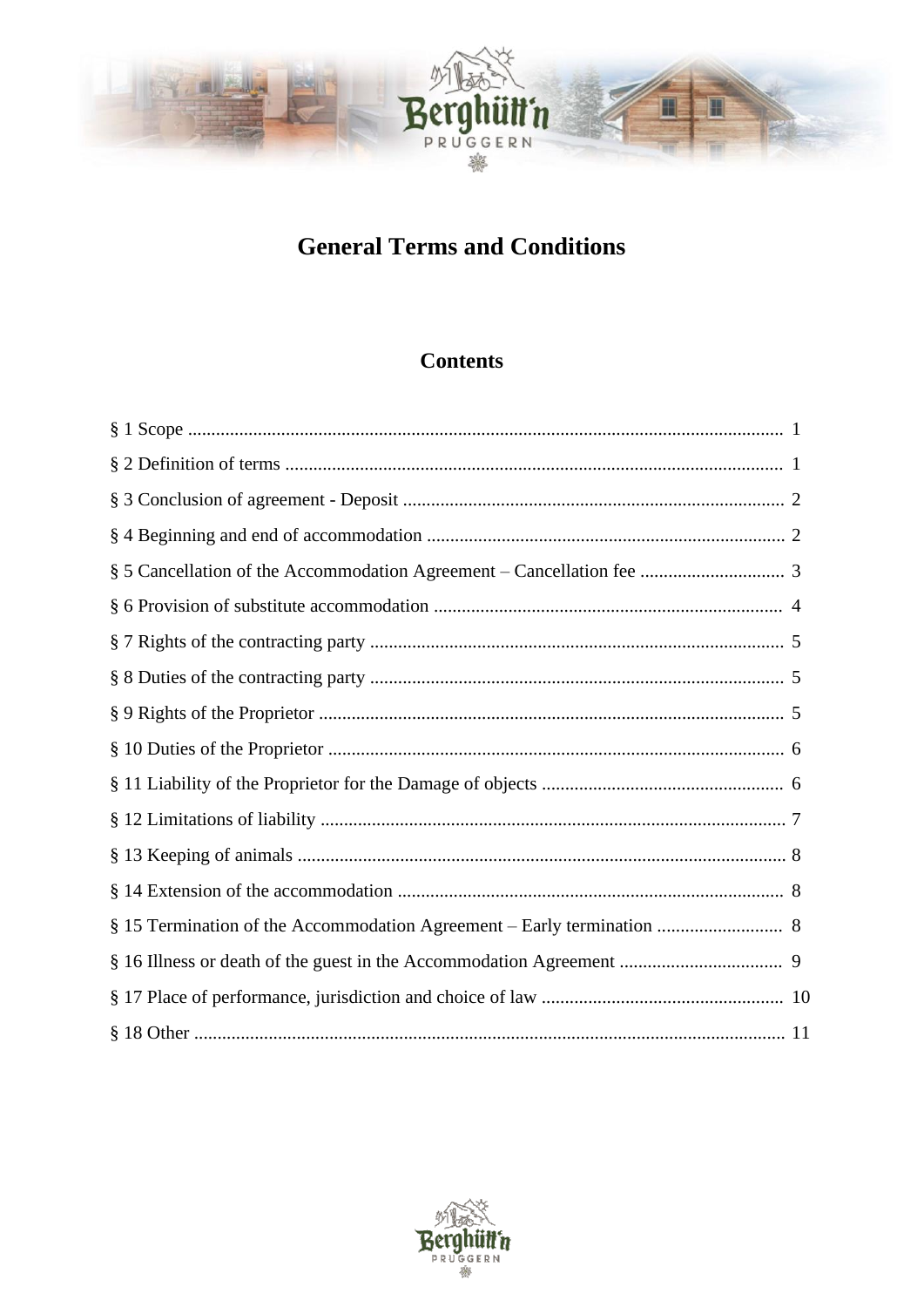

# **§ 1 Scope**

- <span id="page-1-0"></span>1.1 These General Terms and Conditions for the Hotel Industry (in the following"AGBH 2006") replace the previous ÖHVB in the version of September 23, 1981.
- 1.2 The AGBH 2006 do not exclude special agreements. The AGBH 2006 are subsidiary to agreements made in detail.

# **§ 2 Definition of terms**

<span id="page-1-1"></span>

| 2.1 | Definition of terms: |                                   |                                                                                                                                                                                                                               |
|-----|----------------------|-----------------------------------|-------------------------------------------------------------------------------------------------------------------------------------------------------------------------------------------------------------------------------|
|     |                      | "Proprietor":                     | <b>Is</b><br>natural<br>legal<br>a<br><b>or</b><br>person<br>who accommodates guests for a fee.                                                                                                                               |
|     |                      | $, Guest$ ":                      | Is a natural person who makes use<br>of accommodation. As a rule, the guest<br>is also the contracting party. Guests<br>also persons who travel with<br>are<br>the contracting party (e.g. family members,<br>friends, etc.). |
|     |                      | "Contracting<br>Party":           | Is a natural or legal person in Austria<br>abroad<br>who<br>concludes<br><sub>or</sub><br>an<br>Accommodation<br>Agreement<br><b>as</b><br>a<br>guest or on behalf of a guest.                                                |
|     |                      | "Consumer" and<br>"Entrepreneur": | The terms are to be understood in<br>the sense of the Consumer Protection<br>Act 1979 as amended.                                                                                                                             |
|     |                      | "Accommodation<br>Agreement":     | The agreement concluded between the<br>Proprietor and the contracting party, the<br>content of which is subsequently regulated<br>in more detail.                                                                             |

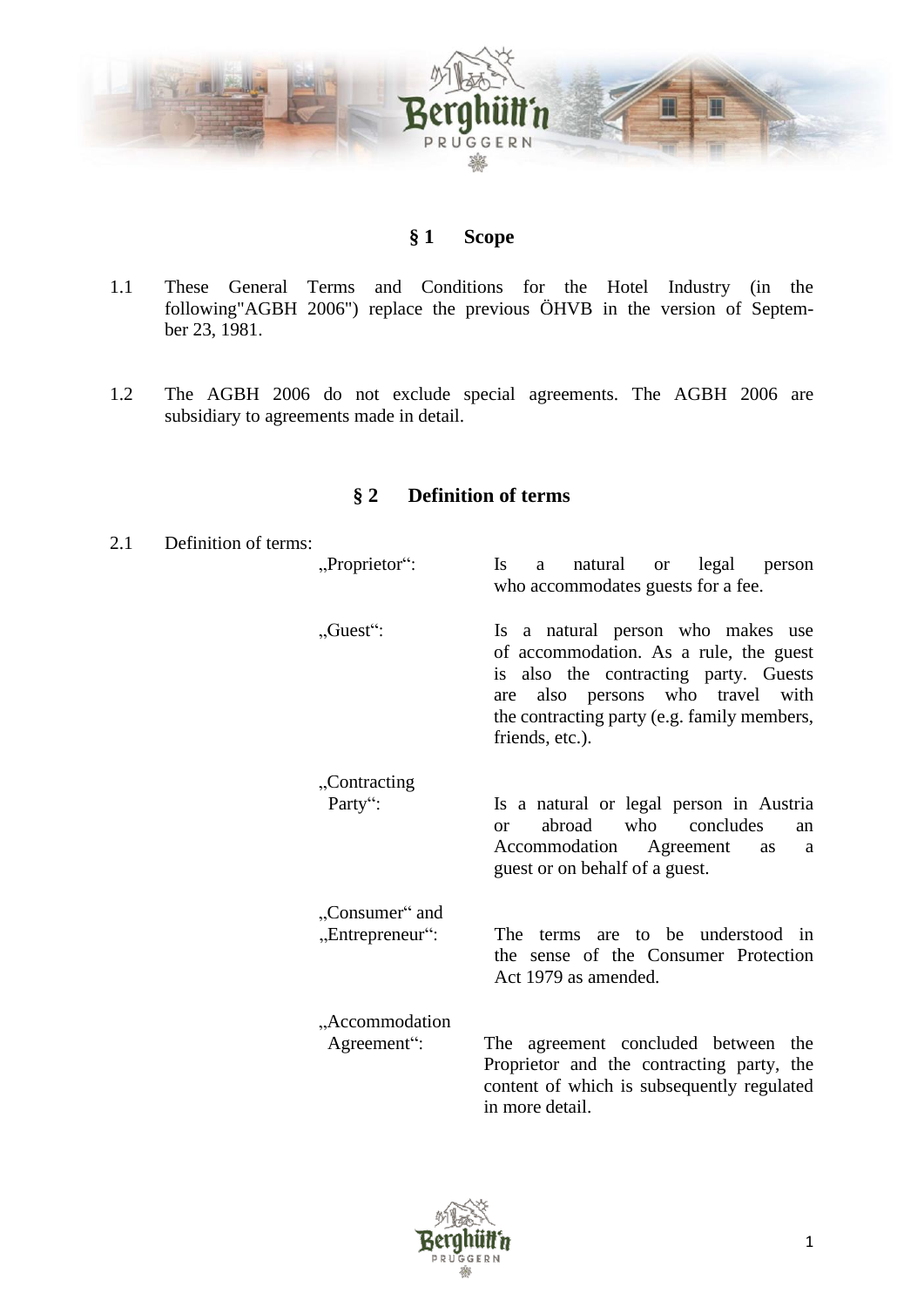

# **§ 3 Conclusion of agreement - Deposit**

- <span id="page-2-0"></span>3.1 The Accommodation Agreement shall be concluded upon acceptance of the Party's order by the Proprietor. Electronic declarations shall be considered received if the party for whom they are intended can retrieve them under normal circumstances and if they are received during the published business hours of the Proprietor.
- 3.2 The Proprietor shall be entitled to conclude the Accommodation Agreement on the condition that the Party makes a deposit. In such case, the Proprietor shall be obliged to inform the Party of the required deposit before accepting the written or oral order of the Party. If the Party agrees to the deposit (in writing or orally), the Accommodation Agreement shall be concluded upon receipt by the Proprietor of the Party's declaration of consent to the payment of the deposit.
- 3.3 The Party shall be obliged to transfer the deposit of 50% of the total amount free of charges at the time of booking. The remaining amount shall be paid no later than 30 days prior to arrival. If the arrival date is within 30 days, the total amount is to be paid 100% at the time of booking. The payment reference is the name and invoice number indicated on the booking confirmation. The account number can also be found on the booking confirmation. The costs of the money transaction (e.g. bank transfer charges) shall be borne by the contract partner. For credit and debit cards, the respective conditions of the card companies apply.
- 3.4 The deposit is a partial payment on the agreed fee and will not be refunded.

#### **§ 4 Beginning and end of the accommodation**

- <span id="page-2-1"></span>4.1 The Party shall have the right to move into the rented rooms as of 4:00 p.m. of the agreed day ("day of arrival"), unless the Proprietor offers a different time of occupancy.
- 4.2 If a room is occupied for the first time before 6.00 a.m., the previous night shall count as the first overnight stay.
- 4.3 The rented rooms shall be vacated by the Party by 10.00 a.m. on the day of departure. The Proprietor shall be entitled to charge for an additional day if the rented rooms are not vacated in due time.

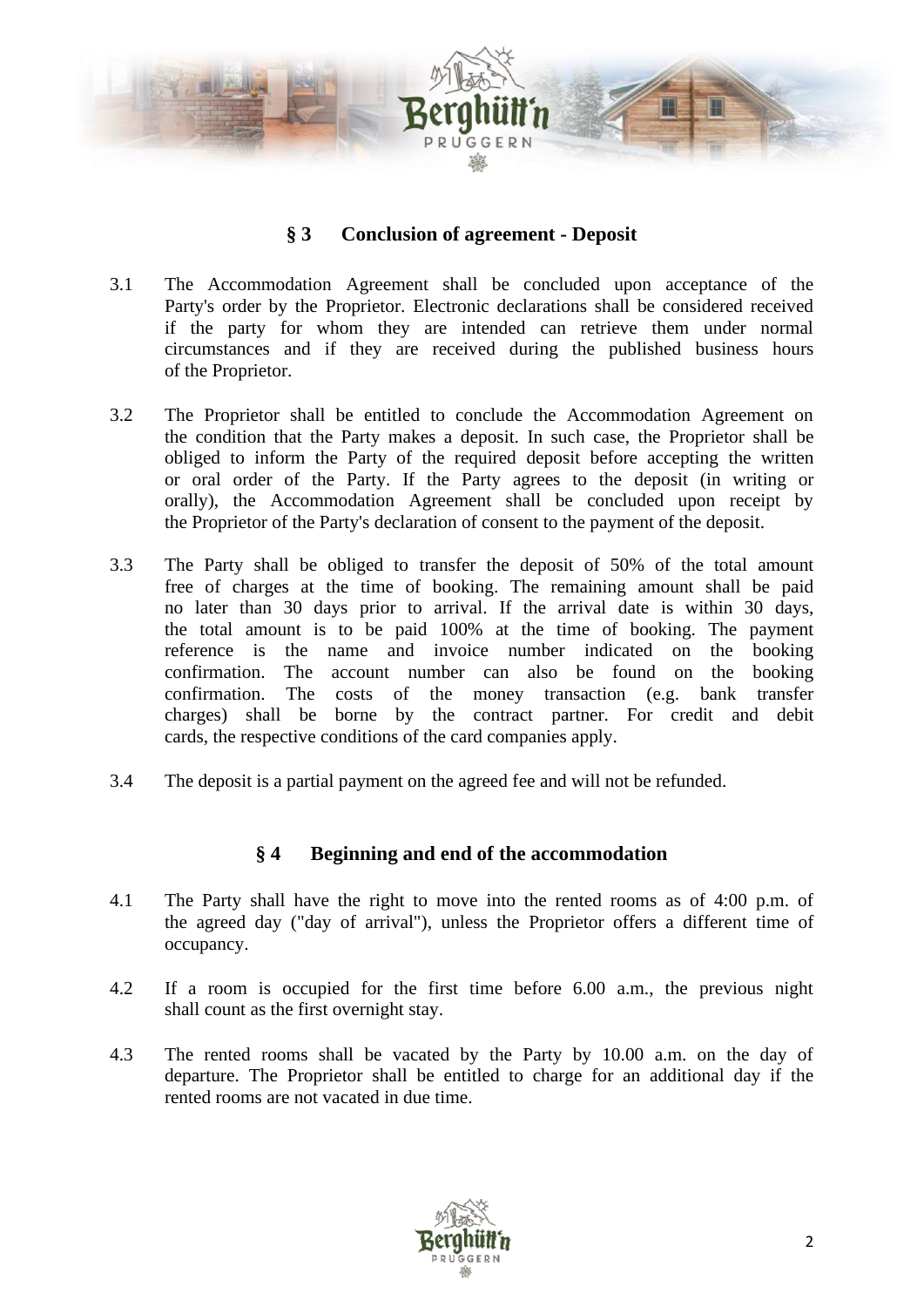

# <span id="page-3-0"></span>**§ 5 Cancellation of the Accommodation Agreement – Cancellation fee**

#### **Cancellation by the Proprietor**

- 5.1 If the Accommodation Agreement provides for a deposit and if the Party has not paid the deposit in due time, the Proprietor may withdraw from the Accommodation Agreement without granting a grace period.
- 5.2 If the Guest does not arrive by 6 p.m. on the agreed date of arrival, the Proprietor shall not be obliged to accommodate the Guest unless a later time of arrival has been agreed.
- 5.3 If the contracting party has made a deposit payment (see 3.3), on the other hand, the premises shall remain reserved until 12.00 noon of the day following the agreed day of arrival at the latest. In case of deposit payment of more than four days, the accommodation obligation shall end at 6 p.m. of the fourth day, whereby the day of arrival shall be counted as the first day, unless the guest gives notice of a later day of arrival.
- 5.4 The Accommodation Agreement may be terminated by the Proprietor for objectively justified reasons by unilateral declaration no later than 3 months before the agreed date of arrival of the Party, unless otherwise agreed.

#### **Cancellation by the contracting party – Cancellation fee**

- 5.5 The deposit of 50% at the time of booking is refundable only if the cancellation is made within 10 days of booking. Cancellations within 30 days to the date of arrival will be charged 100% of the total amount and VAT.
- 5.6 In the event of cancellation less than 30 days prior to arrival, we guarantee the guest no cancellation fee (= free rebooking or cancellation) if the following is present:
- Corona traffic light of the Austrian federal government in the vacation municipality on red.
- A travel warning of level 6 (or similar) is issued for the guest's home country or district.

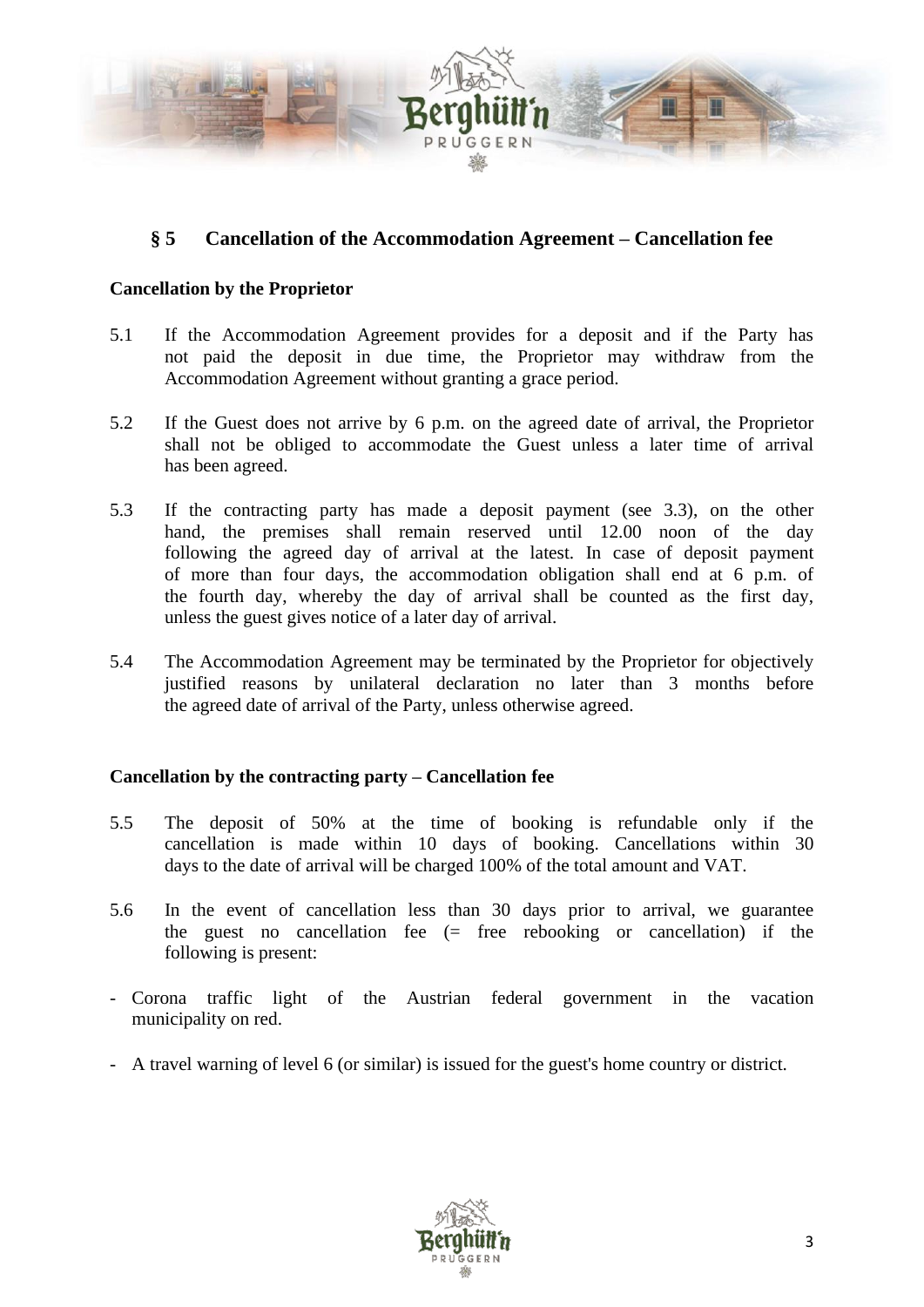

The guest or the persons living in the same household have been tested positive for Corona at the time of the planned start of the vacation (medical certificate must not be older than 48 hours) or the officially prescribed quarantine has not yet ended at the time of arrival. In this case, the guest is obliged to present the document to the Proprietor as proof.

The Proprietor assumes no liability in case of changed travel conditions (e.g. pandemics, travel warnings, etc.) (not even during the stay). It is at the guest's own discretion to inform himself about the current travel situation and to react to changes himself.

In order to take advantage of travel protection, extended cancellation or withdrawal rights, travel insurance must be taken out independently before the start of the trip [\(https://www.europaeische.at/\)](https://www.europaeische.at/). The Proprietor accepts no liability for this.

Cancellations can only be accepted in writing. With the current price list all previous prices lose their validity. Prices are subject to change without notice.

Bookings closer than 7 days to the arrival date can unfortunately not be accepted.

#### **Obstructions of the arrival**

- 5.7 If the Party is unable to arrive at the accommodating establishment on the day of arrival due to unforeseeable extraordinary circumstances (e.g. extreme snowfall, floods, etc.), the Party shall not be obliged to pay the agreed fee for the days of arrival.
- 5.8 The obligation to pay for the booked stay shall be revived from the date of arrival if the arrival becomes possible again within three days.

#### **§ 6 Provision of substitute accommodation**

- <span id="page-4-0"></span>6.1 The Proprietor may provide the Party or the guests with adequate substitute accommodation (of the same quality) if this is reasonable for the Party, in particular if the deviation is minor and objectively justified.
- 6.2 An objective justification shall be given, for example, if the room(s) has (have) become unusable, already accommodated guests extend their stay, there is an overbooking or other important operational measures require this step.

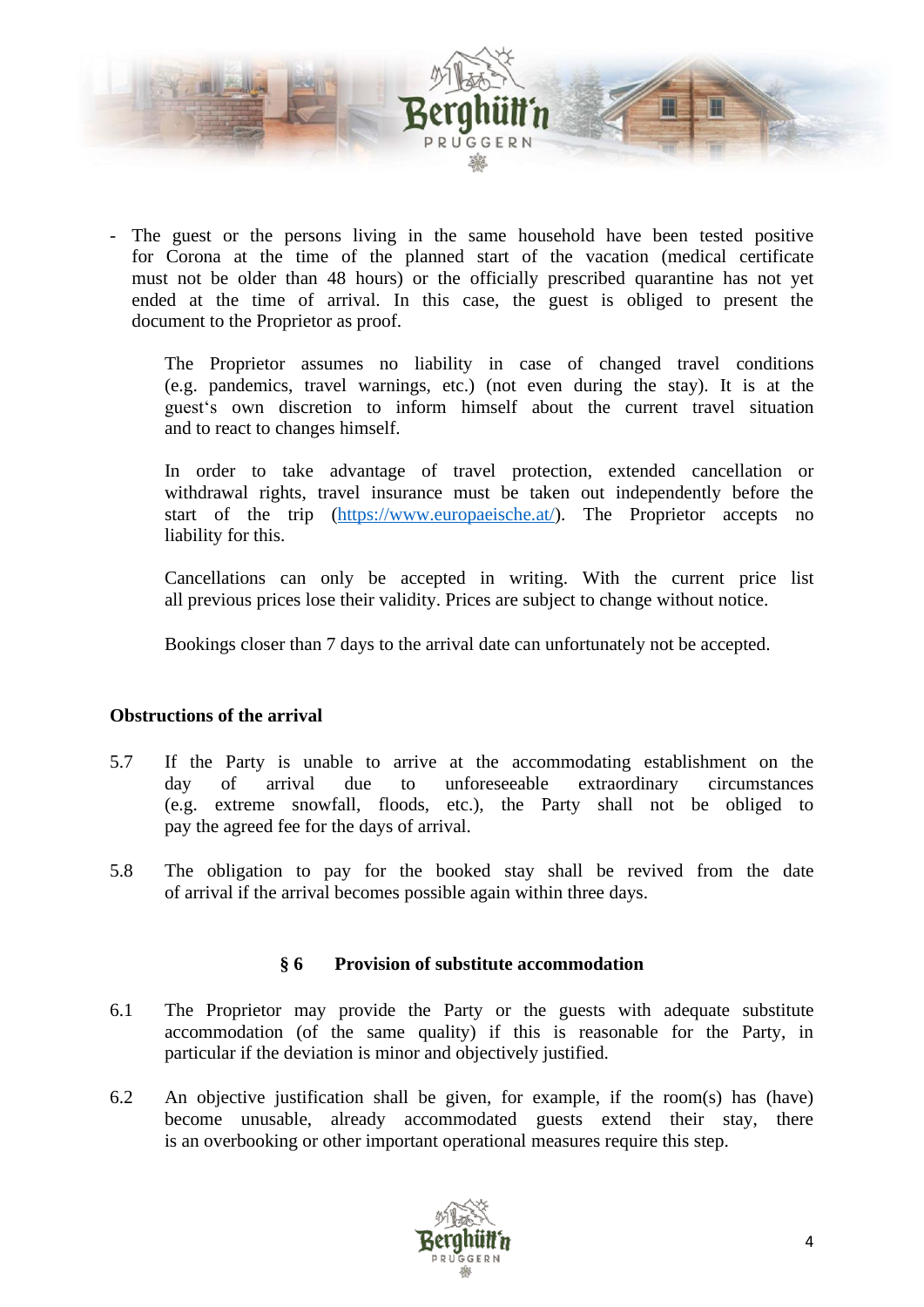

6.3 Any additional expenses for the substitute accommodation shall be borne by the Proprietor.

# **§ 7 Rights of the contracting party**

<span id="page-5-0"></span>7.1 By concluding an Accommodation Agreement, the contracting party acquires the right to the normal use of the rented rooms, the facilities of the accommodation establishment, which are usually and without special conditions accessible to the guests for use, and to the usual service. The contracting party shall exercise its rights in accordance with any hotel and/or guest guidelines (house rules).

# **§ 8 Duties of the contracting party**

- <span id="page-5-1"></span>8.1 The Party shall be obliged to pay the agreed remuneration plus any additional amounts due to separate use of services by the Party and/or the accompanying guests plus statutory value-added tax no later than at the time of departure.
- 8.2 The Proprietor shall not be obliged to accept foreign currencies. If the Proprietor accepts foreign currencies, such currencies shall be accepted in payment at the current exchange rate where possible. If the Proprietor accepts foreign currencies or cashless means of payment, the Party shall bear all related costs, such as inquiries with credit card companies, telegrams, etc. The Party shall not be obliged to accept foreign currencies or cashless means of payment.
- 8.3 The Party shall be liable to the Proprietor for any damage caused by the Party or the Guest or other persons who accept the Proprietor's services with the knowledge or will of the Party.

# **§ 9 Rights of the Proprietor**

<span id="page-5-2"></span>9.1 If the Party refuses to pay the agreed remuneration or is in arrears therewith, the Proprietor shall be entitled to the statutory right of retention pursuant to Section 970c of the Austrian Civil Code (ABGB) and the statutory right of lien pursuant to Section 1101 of the Austrian Civil Code (ABGB) on the items brought in by the Party or the Guest. The Proprietor shall

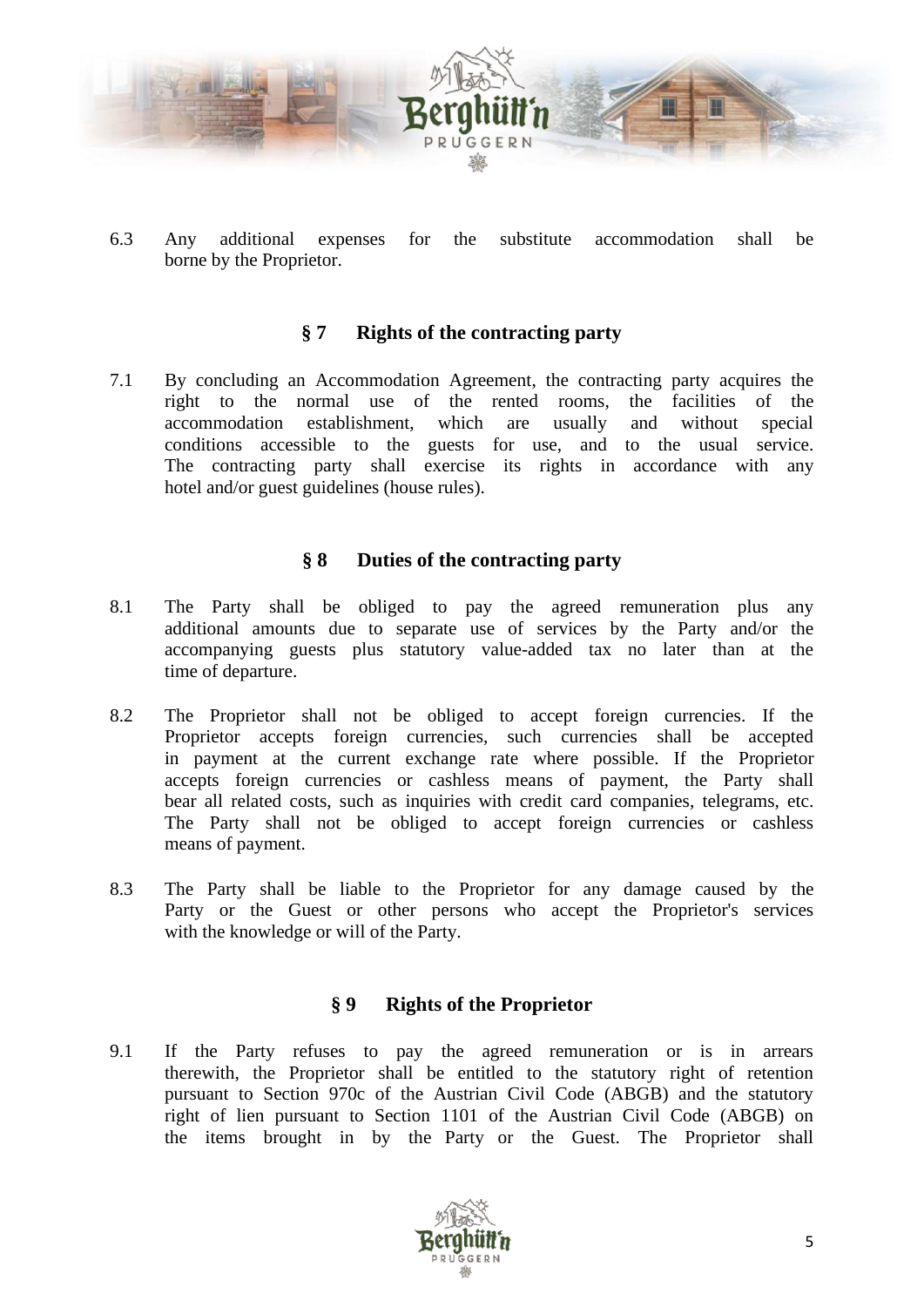

furthermore be entitled to this right of retention or lien in order to secure its claim under the Accommodation Agreement, in particular for catering, other expenses incurred on behalf of the Party and for any claims for damages of any kind.

- 9.2 If service is requested in the room of the Party or at unusual times of the day (after 8 p.m. and before 6 a.m.), the Proprietor shall be entitled to charge a special fee for such service. However, this special charge shall be indicated on the room rate table. The Proprietor may also refuse these services for operational reasons.
- 9.3 The Proprietor shall be entitled to invoice or interim invoice its services at any time.
- 9.4 The Proprietor has the right to keep personal records based on official requirements (e.g. Corona conditional) and to store them for 28 days for the purpose of contact tracing.

# **§ 10 Duties of the Proprietor**

- <span id="page-6-0"></span>10.1 The Proprietor shall be obliged to provide the agreed services to an extent corresponding to its standard.
- 10.2 Special accommodation services of the Proprietor which are not included in the accommodation fee and which are subject to a separate charge are exemplary:
	- a) special accommodation services which may be charged separately, such as the provision of lounges, sauna, indoor swimming pool, swimming pool, solarium, garaging, etc;
	- b) for the provision of extra beds or cribs a reduced price will be charged.

#### **§ 11 Liability of the Proprietor for the Damage of objects**

<span id="page-6-1"></span>11.1 The Proprietor shall be liable pursuant to Sections 970 et seq. of the Austrian Civil Code (ABGB) for the items brought in by the Party. The Proprietor shall only be liable if the items have been handed over to the Proprietor or the persons authorized by the Proprietor or have been brought to a place instructed by the latter or determined for this purpose. If the Proprietor fails to furnish proof, the Proprietor shall be liable for his own fault or the fault of his staff as well as of the persons leaving and arriving.

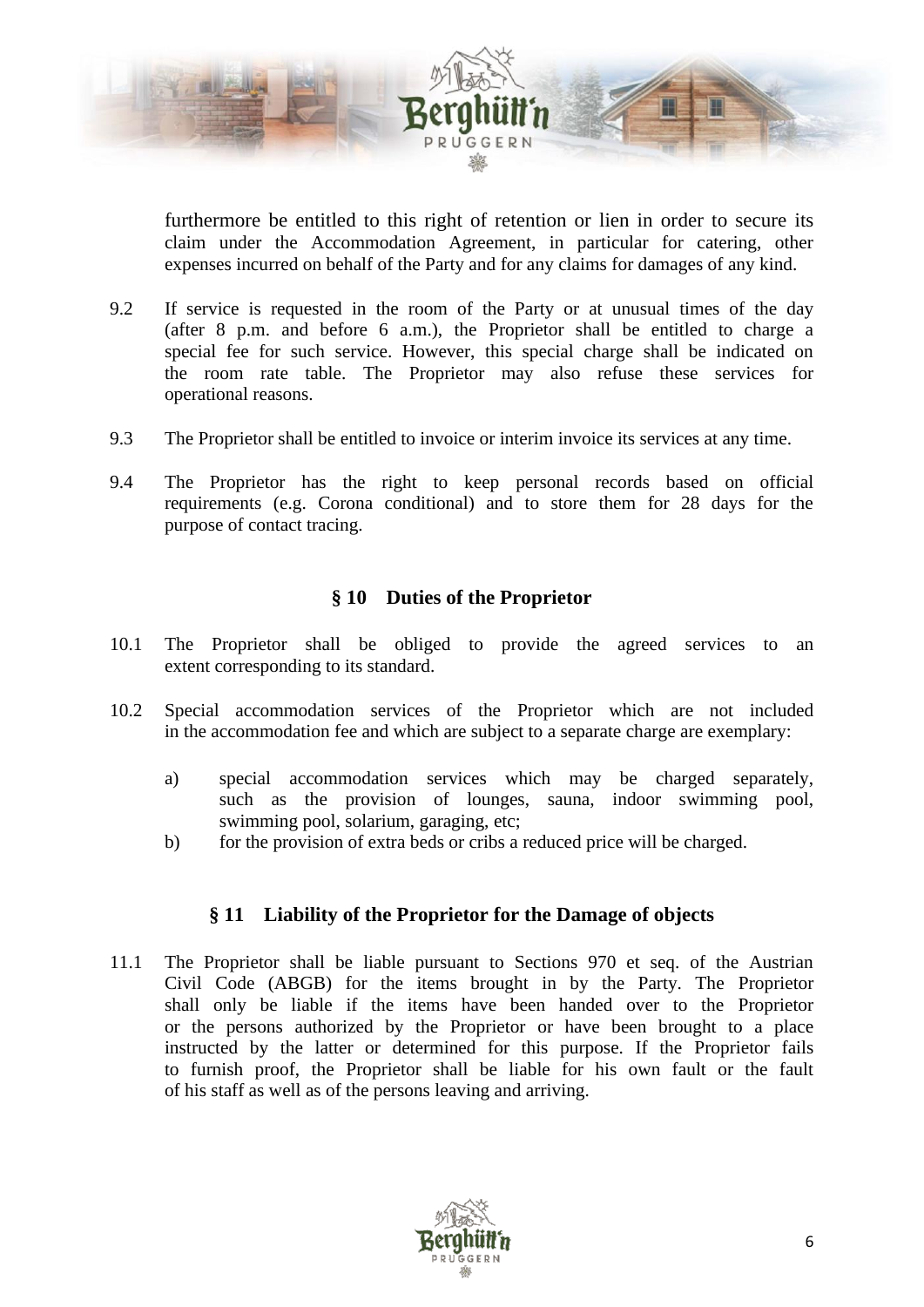

The Proprietor shall be liable pursuant to Section 970 (1) ABGB at most up to the amount stipulated in the Federal Act of 16 November 1921 on the Liability of Innkeepers and Other Entrepreneurs as amended from time to time. If the Party or the Guest does not immediately comply with the Proprietor's request to deposit their belongings in a special place of storage, the Proprietor shall be released from any liability. The amount of any liability of the Proprietor shall be limited to a maximum of the liability insurance sum of the respective Proprietor. Any fault of the Party or Guest shall be taken into account.

- 11.2 The Proprietor shall not be liable for slight negligence. If the Party is an entrepreneur, liability shall also be excluded for gross negligence. In this case, the Party shall bear the burden of proof for the existence of fault. Consequential or indirect damages as well as lost profits shall not be compensated under any circumstances.
- 11.3 The Proprietor shall only be liable for valuables, money and securities up to a current amount of  $\epsilon$  550. The Proprietor shall only be liable for any damage in excess thereof in the event that it has accepted such items for safekeeping

with knowledge of their condition or in the event that the damage was caused by himself or one of his employees. The limitation of liability according to 12.1 and 12.2 shall apply accordingly.

- 11.4 The Proprietor may refuse the safekeeping of valuables, money and securities if the items in question are considerably more valuable than those usually kept by guests of the accommodating establishment concerned.
- 11.5 In any case of assumed safekeeping, liability shall be excluded if the Party and/or Guest fails to notify the Proprietor without undue delay of the damage incurred from the time of knowledge thereof. Moreover, such claims shall be asserted in court within three years from the date of knowledge or possible knowledge by the Party and/or Guest; otherwise the right shall be extinguished.

#### **§ 12 Limitations of liability**

- <span id="page-7-0"></span>12.1 If the Party is a consumer, the Proprietor's liability for slight negligence shall be excluded, with the exception of personal injury.
- 12.2 If the Party is an Entrepreneur, the Proprietor's liability for slight and gross negligence shall be excluded. In this case, the Party shall bear the burden of proof for the existence of fault. Consequential damages, immaterial damages

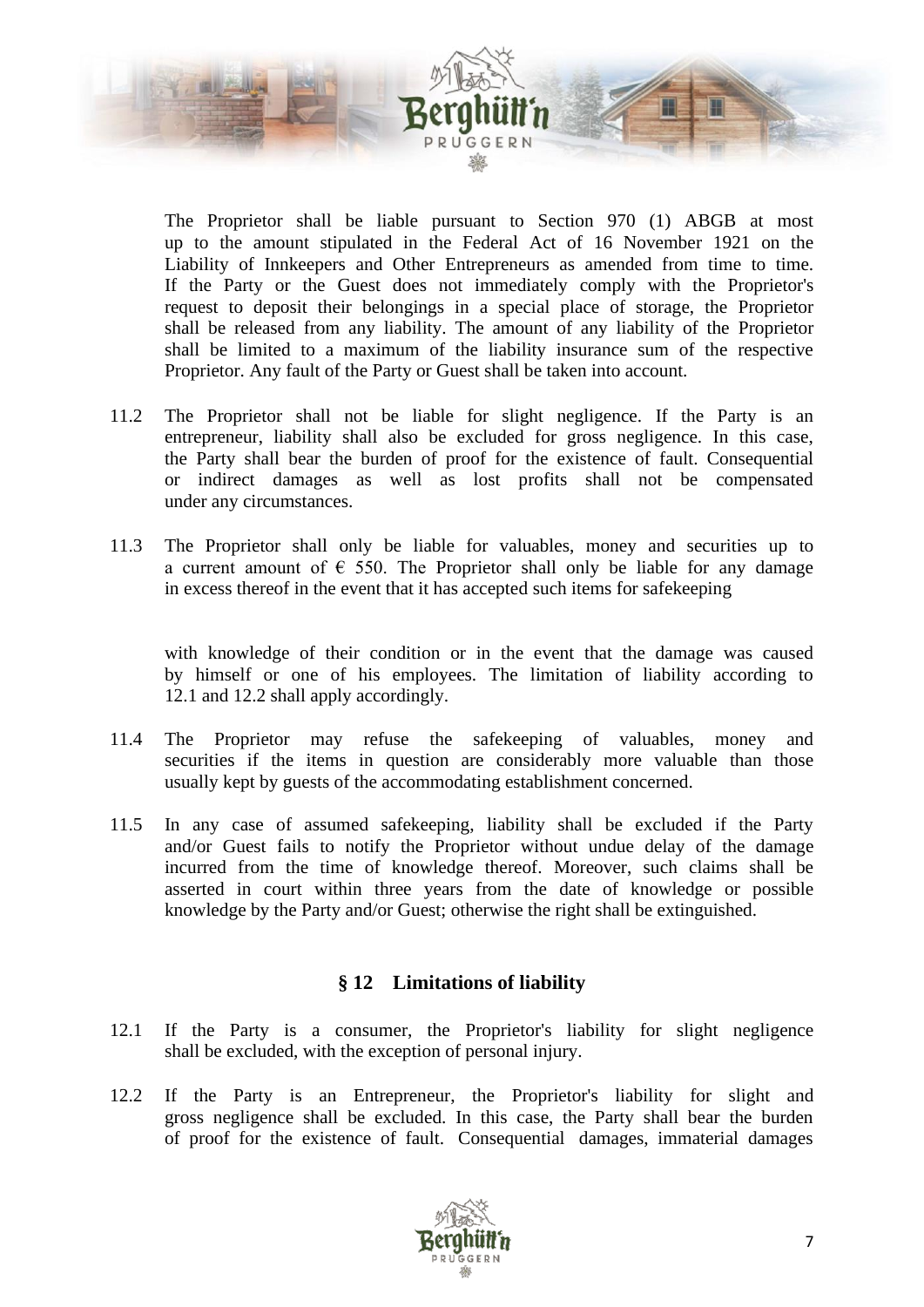

or indirect damages as well as lost profits shall not be compensated. The damage to be compensated shall in any case be limited to the amount of the interest in trust.

# **§ 13 Keeping of animals**

<span id="page-8-0"></span>13.1 Due to possible allergies of other vacation guests and in order to be able to achieve our high hygienic standards, it is not allowed to bring or keep pets in our accommodation.

#### **§ 14 Extension of the accommodation**

- <span id="page-8-1"></span>14.1 The Party shall not be entitled to have his/her stay extended. If the Party gives notice of its wish to extend the stay in due time, the Proprietor may agree to the extension of the Accommodation Agreement. The Proprietor shall not be obliged to do so.
- 14.2 If the Party is unable to leave the accommodating establishment on the day of departure due to unforeseeable extraordinary circumstances (e.g. extreme snowfall, floods, etc.), the Accommodation Agreement shall be automatically extended for the duration of the impossibility of departure. A reduction of the fee for this period shall only be possible if the Party is unable to make full use of the services offered by the accommodating establishment due to the

extraordinary weather conditions. The Proprietor shall be entitled to demand at least the fee that corresponds to the price usually charged in the low season.

#### <span id="page-8-2"></span>**§ 15 Termination of the Accommodation Agreement – Early termination**

- 15.1 If the Accommodation Agreement was concluded for a definite period of time, it shall end upon expiry of the term.
- 15.2 If the Party departs prematurely, the Proprietor shall be entitled to demand the full agreed remuneration. The Proprietor shall deduct what it has saved as a result of the non-utilization of its service offer or what it has received by renting the ordered rooms to another party. Savings shall only be deemed to exist

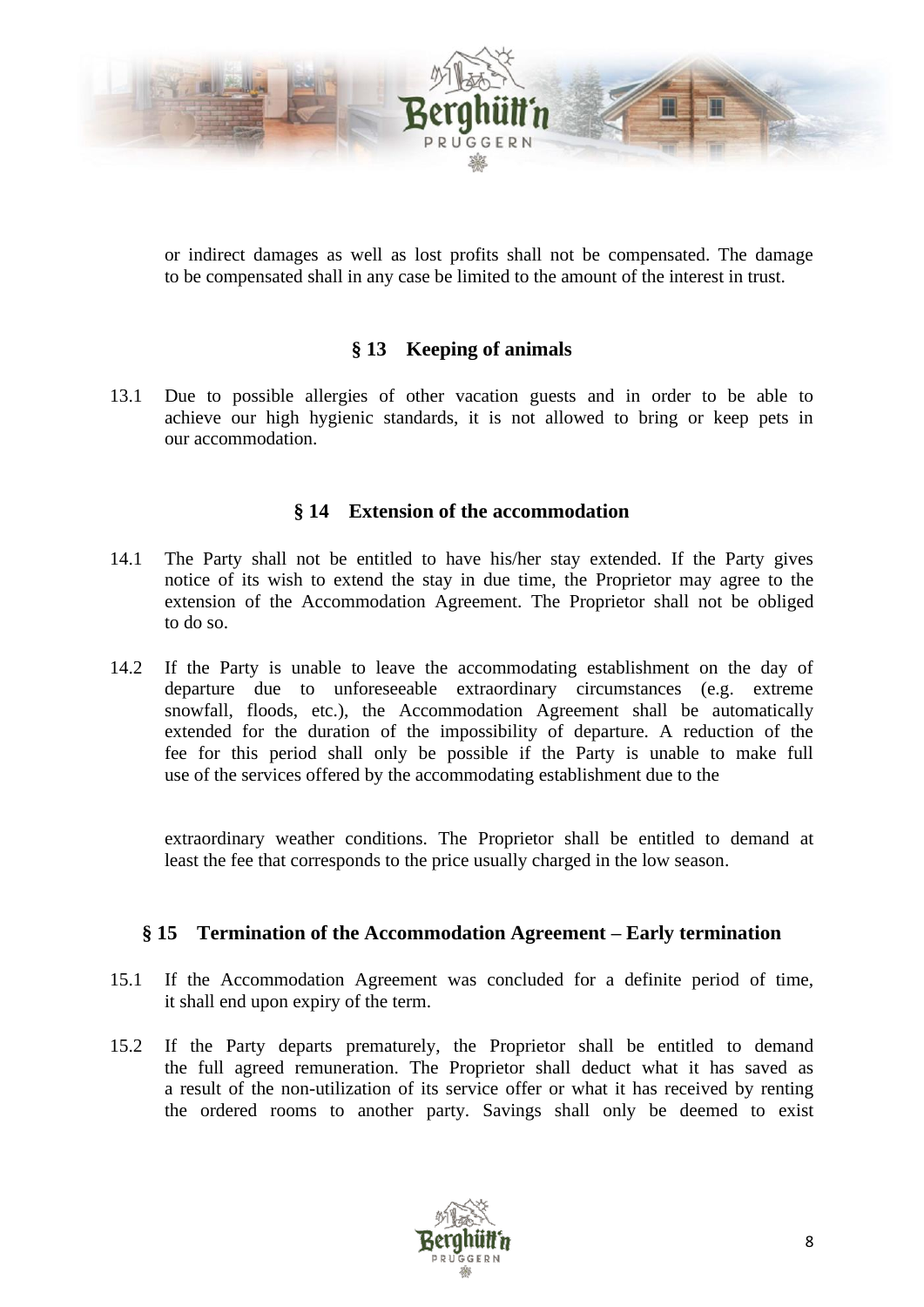

if the accommodating establishment is fully utilized at the time of the non-utilization of the rooms ordered by the guest and the room can be rented to additional guests due to the cancellation of the contract partner. The burden of proof of the savings shall be borne by the contracting party.

- 15.3 The death of a Guest shall terminate the agreement with the Proprietor.
- 15.4 If the Accommodation Agreement was concluded for an indefinite period of time, the Parties may terminate the agreement until 10:00 a.m. of the third day before the intended end of the agreement.
- 15.5 The Proprietor shall be entitled to terminate the Accommodation Agreement with immediate effect for good cause, in particular if the Party or the Guest
	- a) makes a considerably disadvantageous use of the rooms or by his inconsiderate, offensive or otherwise grossly improper behaviour towards the other guests, the owner, his staff or the third parties living in the accommodating establishment, or is guilty of a punishable offence against property, morality or physical safety towards these persons;
	- b) is afflicted with a contagious disease or a disease that extends beyond the period of accommodation, or otherwise becomes in need of care;
	- c) fails to pay the submitted invoices when due within a reasonable period of time (three days).
- 15.6 If the performance of the agreement becomes impossible due to an event deemed to be force majeure (e.g. acts of God, strike, lockout, official orders, etc.), the Proprietor may terminate the Accommodation Agreement at any time without observing a notice period, unless the agreement is already deemed to be terminated by law or the Proprietor is released from its obligation to provide accommodation. Any claims for damages etc. of the Party shall be excluded.

#### **§ 16 Illness or death of the guest in the Accommodation Agreement**

- <span id="page-9-0"></span>16.1 If a guest falls ill during his stay in the accommodating establishment, the Proprietor shall provide medical care at the request of the guest. In case of imminent danger, the Proprietor shall arrange for medical care even without the specific request of the Guest, in particular if this is necessary and the Guest is not able to do so himself.
- 16.2 As long as the Guest is not able to make decisions or the Guest's relatives cannot be contacted, the Proprietor shall arrange for medical treatment at the

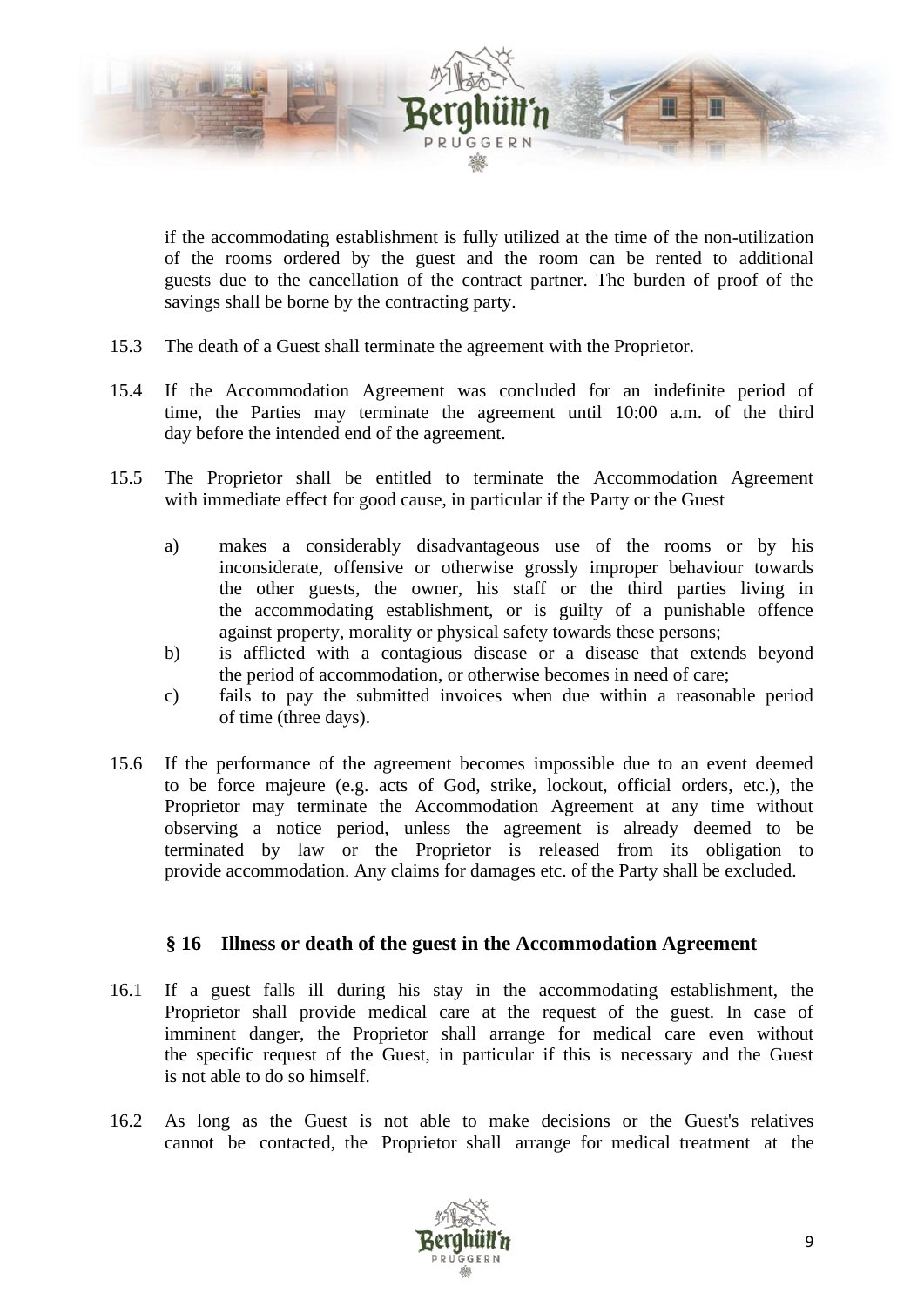

expense of the Guest. However, the scope of such care shall end at the moment when the Guest is able to make decisions or the relatives have been notified of the illness.

- 16.3 The Proprietor shall be entitled to compensation from the Party and the Guest or, in the event of death, from their legal successors, in particular for the following costs:
	- a) outstanding medical costs, costs for ambulance transport, medication and medical aids,
	- b) necessary room disinfection,
	- c) for linen, bedding and bed furnishings that have become unusable, or for the disinfection or thorough cleaning of all these items,
	- d) restoration of walls, furnishings, carpets, etc, to the extent that they have been soiled or damaged in connection with the illness or death,
	- e) room rent, as far as the room was used by the guest, plus possible days of unusability of the rooms due to disinfection, evacuation or the like,
	- f) any other damages incurred by the Proprietor.

### **§ 17 Place of performance, jurisdiction and choice of law**

- <span id="page-10-0"></span>17.1 The place of performance shall be the place where the accommodating establishment is located.
- 17.2 This agreement shall be governed by Austrian formal and substantive law to the exclusion of the rules of private international law (esp. IPRG and UCC) as well as the UN Convention on Contracts for the International Sale of Goods.
- 17.3 The exclusive place of jurisdiction for bilateral business transactions shall be the registered office of the Proprietor, whereas the Proprietor shall also be entitled to assert its rights at any other local and competent court.
- 17.4 If the Accommodation Agreement was concluded with a Party that is a consumer and has its place of residence or habitual abode in Austria, actions against the consumer may only be brought at the place of residence, habitual abode or place of employment of the consumer.
- 17.5 If the Accommodation Agreement was concluded with a contracting party who is a consumer and resides in a member state of the European Union (with the exception of Austria), Iceland, Norway or Switzerland, the court having local and subject-matter jurisdiction for the consumer's place of residence shall have exclusive jurisdiction for actions against the consumer.